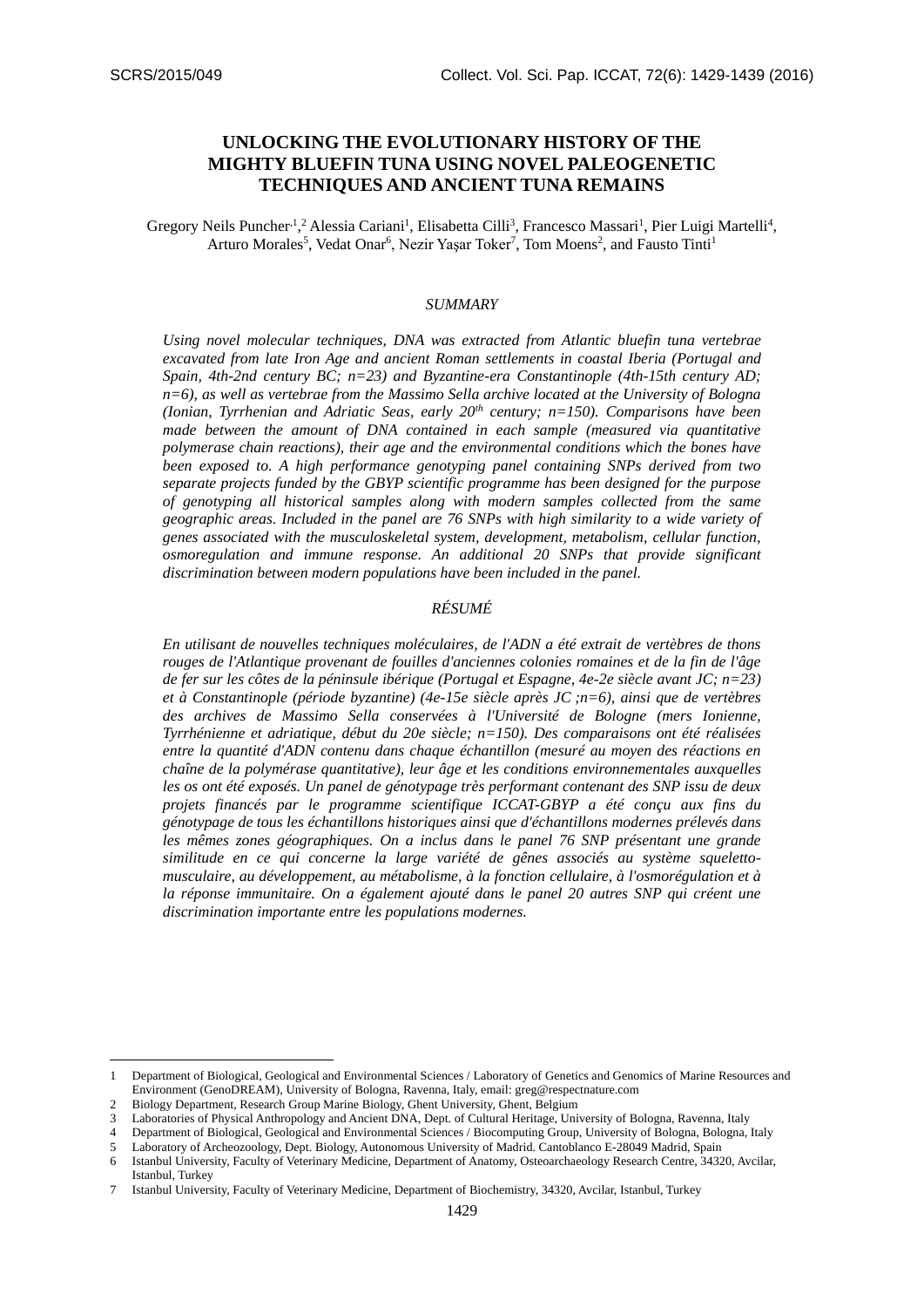### *RESUMEN*

*Utilizando técnicas moleculares nuevas, se extrajo el ADN de vértebras de atún rojo del Atlántico rescatado de antiguos asentamientos romanos y de la edad de hierro tardía en las costas de la península ibérica (Portugal y España, IV-II a.c.; n=23) y de Constantinopla de la era bizantina (IV-XV d.c.; n= 6), así como de vértebras del archivo Massimo Sella conservado en la Universidad de Bolonia (mares Jónico, Tirreno y Adriático, principios del siglo XX, n=150). Se ha comparado la cantidad de ADN de cada muestra (medida mediante reacciones en cadena de la polimerasa cuantitativas), su edad y las condiciones medioambientales a las que han estado expuestos los huesos. Se ha diseñado un panel de genotipificación de alto rendimiento que contiene los SNP derivados de dos proyectos separados financiados por el programa científico del GBYP, con el fin de genotipificar todas las muestras históricas junto con muestras modernas recogidas en las mismas zonas geográficas. En el panel se incluyeron 76 SNP muy similares a una amplia variedad de genes asociados con el sistema musculo esquelético, el desarrollo, el metabolismo, la función celular, la osmorregulación y la respuesta inmune. También se incluyeron en el panel 20 SNP adicionales que proporcionan una discriminación importante entre poblaciones modernas.*

#### *KEYWORDS*

*Bluefin tuna, DNA, Genetics, Evolution, Coastal fisheries, Bones, Mediterranean Sea, Population dynamics, Population structure, Long-term changes*

### **1. Introduction**

Mediterranean civilizations and the Atlantic bluefin tuna (BFT, *Thunnus thynnus*) have shared a dramatic history spanning millennia. Today, traditional fishing techniques are fading into the past and industrial fisheries command the seas. Effective fishery management benefits from the existence of baseline information detailing population size and demographics before the onset of exploitation. Unfortunately, due to the long history of human exploitation of Atlantic BFT, which pre-dates detailed record keeping, this is impossible. However, analysis of ancient genetic material can help to reveal elements of the past necessary for establishing something of a pseudo-baseline (Nielsen *et al.* 1999). Ancient DNA research has accomplished much in the past two decades, particularly for anthropological studies. Much of the research has focused on our own history, such as exploration into our ancient relationship with Neanderthals 40,000 years ago (Briggs et al. 2009), identification of the bacterial culprit behind the Black Death which ravaged Europe's population 660 years ago (Bos *et al.* 2011), and analysis of the dietary habits of Native Americans 2000 years ago (Poinar *et al.* 1998). Anthropological studies aside, dozens of studies have focused on animals as well, such as extinct moas (Cooper et al. 2001), dodos (Shapiro *et al.* 2002) and New Zealand's giant eagle (Bunce *et al.* 2005). Fisheries' scientists have caught the aDNA bug too, recognizing that through the genetic analysis of historical samples (scales, otoliths, vertebrae) geneticists are capable of elucidating the impact of humankind on fish species since the beginning of commercial-scale exploitation. Microsatellite analysis has been used to measure the impacts of restocking on salmon populations in Denmark (Nielsen *et al.* 1997), show genetic loss in New Zealand Snapper (*Pagrus auratus*) after decades of heavy exploitation (Hauser *et al*. 2002), measure genetic integrity and estimate effective population sizes of heavily exploited populations of North Sea Cod (*Gadus morhua*) over a period of seven decades (Hutchinson et al. 2003; Poulsen *et al*. 2005), and reveal genetic adaptation to increasing sea temperatures in Atlantic Cod (*Gadus morhua*) (Nielsen *et al.* 2007). Mitochondrial DNA has been used by researchers to assess the temporal stability of the Danish brown trout (*Salmo trutta*) genome dating back to the early 1900s (Hansen et al. 2002) as well as measure genetic change in Atlantic Salmon (*Salmo salar*) over a 41,000 year interval (Conseguera *et al.* 2002). In a review by Knapp and Hofreiter (2010), Next Generation Sequencing was credited with revolutionizing all fields of genetics and no other field has profited from its advent more than ancient DNA research, a field which they describe as now being at the centre of evolutionary biology. Since its inception the technology has developed at an alarmingly rapid pace and its sequencing capabilities are beyond what could have been imagined just years ago. By analyzing the DNA contained in the bones of bluefin tuna recovered from archeological excavations throughout Europe, we hope to reconstruct the species' adaptive responses to fisheries pressure and a changing environment.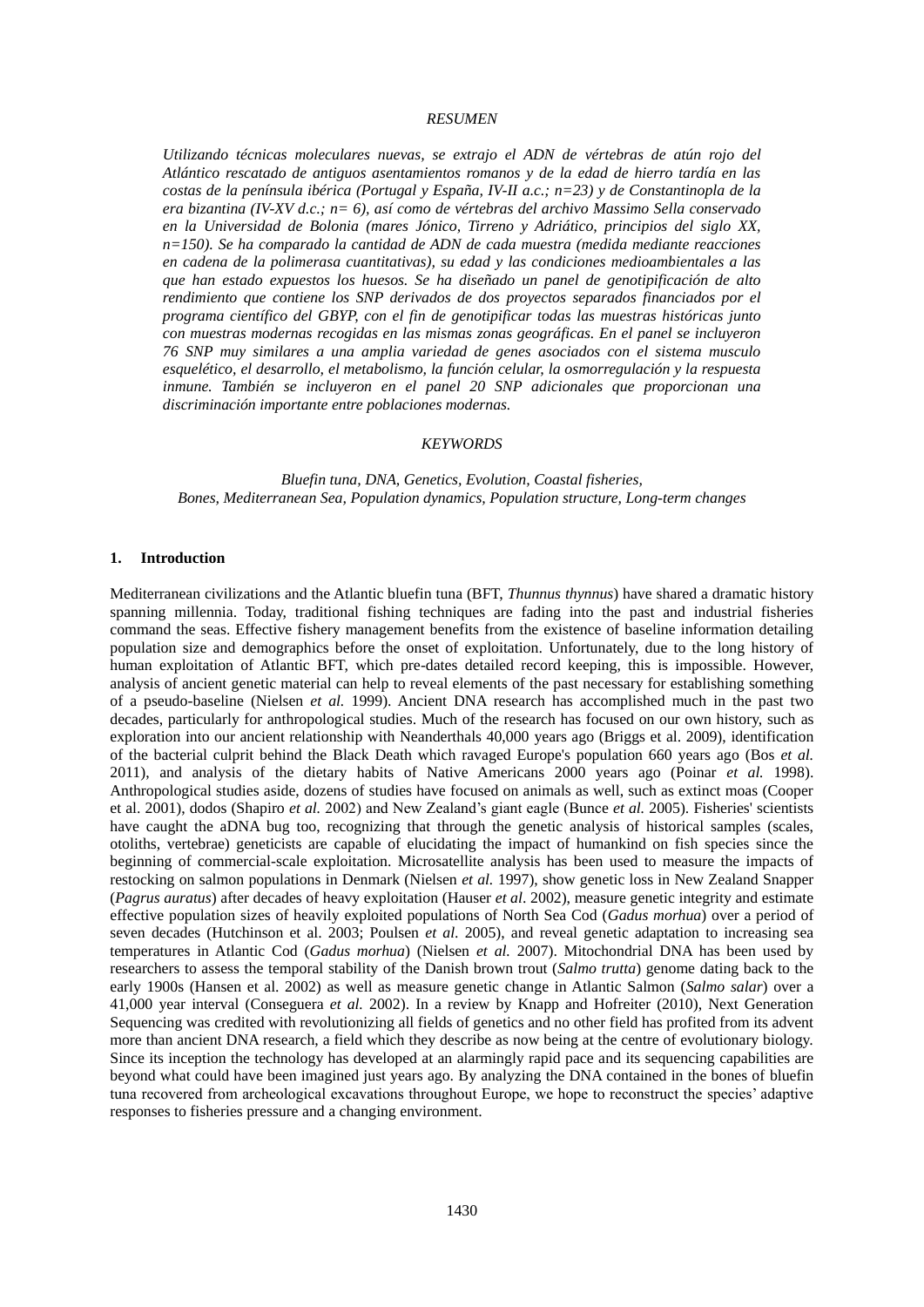### **2. Collection of historical samples**

### *2.1 Massimo Sella Archive*

The Massimo Sella archive is a collection of remains (vertebrae, skulls and fins) belonging to some 5000 fish captured in the Mediterranean Sea during the early decades of the 20<sup>th</sup> century by Italian professor Massimo Sella. Originally housed at the Adriatic Marine Biology Institute in Rovigno, Croatia, the collection was moved to a University of Bologna facility in Fano, Italy during the Second World War. The vast majority of bones in the collection are Atlantic bluefin tuna (BFT) caught in tuna traps in Istria (Croatia), Messina (Italy) and Sliten (Libya). Several years ago geneticists from Italy used bones from this collection to investigate the temporal dynamics of population structuring using a host of microsatellites (Riccioni *et al.* 2010). In that study, they found weak signatures of population differentiation among modern (Fst =  $0.014$ , P <  $0.0001$ ) and two historical samples (FST = 0.020, P < 0.0001); although there remained no significant evidence of genetic structuring when Bayesian tools were employed. Taking these results into consideration, researchers were left with the following conclusions: 1) Data derived from the historical Libyan samples suggest that spatiotemporal shifts in BFT population structure and dynamics have occurred in the Mediterranean, 2) there is a weak signal of genetic structuring within the Mediterranean Sea, 3) the genetic markers used to date are likely too weak to demonstrate these genetic dynamics and, 4) a more robust sampling design using advanced techniques and more effective genetic markers are required to address these questions (Cannas et al. 2012). For these reasons we have continued with this important work and included 150 samples from the Massimo Sella archive from the same locations used by Riccioni et al. (2010). DNA has been extracted from all of these samples and information concerning the capture site and date, weight and length of animal and sex has been recorded for each sample, whenever the data is available.

### *2.2 Istanbul, Turkey*

Archeological excavations conducted between 2004 and 2013 in the Yenikapi neighbourhood of Istanbul have revealed the location of a Byzantine era harbour. Built by Emperor Theodosius in the 4th century CE, it was one of the largest and most important ports in the Roman Empire for nearly eight centuries. Many animal remains have been uncovered, including 150 vertebrae of Atlantic bluefin tuna, *Thunnus thynnus*, as well as a multitude of swordfish rostra, *Xiphias gladius*. All vertebrae are very well preserved and suitable for both morphological and molecular investigations. Butchery marks and historical accounts of the Ancient Greek and Roman tuna fishery (Oppian 177BCE; Aristotle 350BCE) in the region suggest that the vertebrae belonged to tunas caught in the immediate vicinity (Marmara or Black Sea). After the meat was removed from the bone, it was likely sold fresh to a local buyer or preserved in salt or processed into *garum* (fermented fish sauce) and traded abroad. Since a viable population of BFT has been absent from the Black Sea since the mid 1980s (Karakulak and Oray 2009), these vertebrae are of particular interest for the scientific community. The cause of their disappearance from the Black Sea remains unknown; however, hypotheses abound, including eutrophication, overfishing, noise pollution, lack of prey and changing environmental conditions (Papaconstantinou and Farrugio 2000; Daskalov 2002; Sara *et al.* 2007; MacKenzie and Mariani 2012).

There is a strong possibility that the BFT of the Black Sea were spawning in isolation, since their migratory movements were likely determined by the whereabouts of their prey which migrated into the warming waters of the Black Sea in the spring, returning to the warmer waters of the Mediterranean Sea in autumn. Aristotle recorded this migratory behaviour in 350 BCE and his observations have been verified by 20th century marine scientists (Akyuz and Artuz 1957; Mather *et al.* 1995, Karakulak and Oray 2009). This would place the local population in the Black Sea during the spawning season, far from all other spawning groups. If spawning was taking place in the Black Sea, then adaptations to the local hydrographic conditions would have been required. During the spawning season, salinity, density and temperature are lower in the Black Sea than all other BFT spawning areas (Mackenzie and Mariani 2012). Unless physical adaptations provided increased egg buoyancy (increased size, decreased dry weight and thinner chorions with fewer lammellae), the eggs of BFT would quickly sink into the Black Sea's hypoxic waters below 100m (Mackenzie and Mariani 2012). Additional adaptations would have been required of the sperm, unfertilized eggs and developing embryos and larvae. The genetic programming for these adaptations could be recorded in the bones uncovered at Yenikapi and might still be traced to the remaining descendants of this isolated tribe, if any have survived. Information concerning the distribution of the remaining Black Sea bluefin can provide information about population structuring, migratory behaviour, genetic diversity and adaptive potential. By comparing the genetic code of modern and ancient BFT we can shed light on the evolution of the species genome in response to nearly two millennia of fisheries pressure, a changing climate and pollution of the sea. The rapid inundation of the harbour with fine silts has preserved all vertebrae in excellent condition. Growth rings can be easily counted and growth rates estimated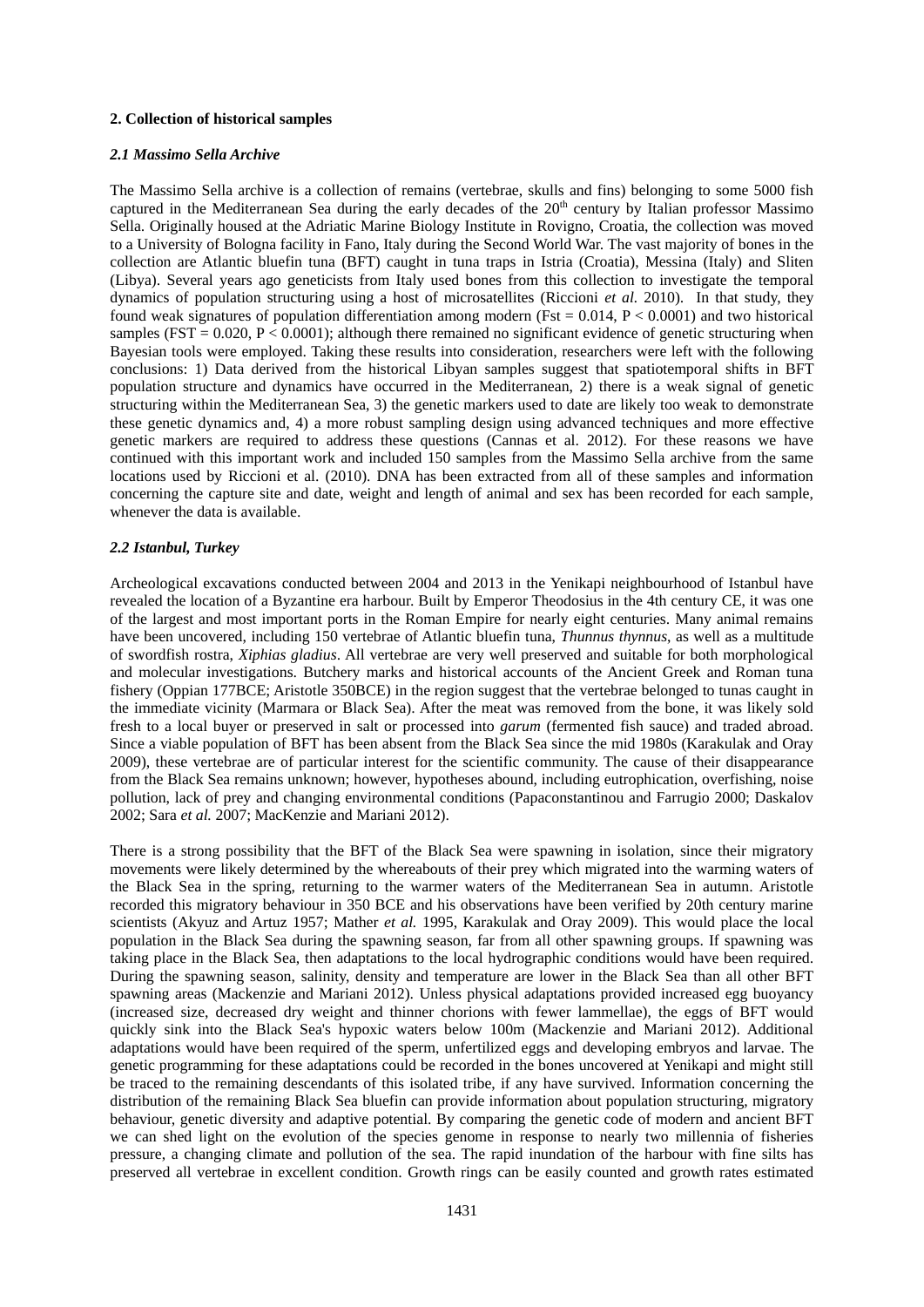with ease. To date, this magnificent collection of BFT bones at the University of Istanbul haven't been utilized for any research purposes. The historical context of this collection and its scientific significance is discussed in further detail by Puncher *et al.* (2014).

## *2.3 Iberian Peninsula*

A vast collection of animal bones collected from archeological sites around the world are archived at the Faculty of Archeozoology at the Autonomous University of Madrid. From this collection, we were able to acquire 30 DNA genetic samples from "giant" tuna (~400-500kg) vertebrae captured during the 1985 *almadraba* (annual tuna slaughter) at Barbate (Spain, n=10), vertebrae from medium sized adults (150-200kg) captured by Late Iron Age and republican roman colonists ( $2<sup>nd</sup> - 1<sup>st</sup>$  century B.C.) in Tavira (Portugal, n=10) and Baelo Claudia (Spain, n=10). The samples collected from Tavira had been used by home builders as building materials and were incorporated into the walls of the buildings within the small Iberian roman colony. This was done in an effort to provide an organic matrix that strengthens instead of weakens architectural structures. Conversely, the bones from Baelo Claudia seemed to have been buried in a refuse pile or midden.

## **3. Challenges of ancient DNA analysis**

DNA begins to degrade shortly after death (Bär *et al*. 1988). The decay of an animal begins with autolysis and putrefaction, followed by aerobic and bacterial decomposition. High temperatures (35-40C) and humidity also facilitate autolysis. Two groups of enzymes released during autolysis facilitate DNA fragmentation: 1) endonucleases, which shear DNA into shorter fragments, and 2) exonucleases which remove nucleotides one at a time from fragment ends. DNA originating in hard tissues is spared some of the rapid and extensive degradation of soft tissues (Wandeler *et al*. 2007). Genetic molecules contained in older tissues are also subject to increased depurination which is a chemical process by which purines are liberated from the DNA molecule, allowing for hydrolysis of the sugar-phosphate groups, resulting in further fragmentation of DNA adjacent to purine residues (Overballe-Petersen *et al.* 2012).

## **4. DNA extractions**

Sample preparation (bone surface decontamination, drilling and powder collection) was conducted at the location of each collection, using a portable sampling set and UV lamp. Enzymatic and chemical extraction of DNA from all samples occurred in Ravenna (Italy) at the Ancient DNA Laboratories at the University of Bologna's Environmental Science campus and Department of Cultural Heritage.

## *4.1 Sample preparation*

All bones were sprayed with 1.5-2% sodium hypochlorite (diluted commercial bleach) and left to soak for up to ten minutes, following published protocols for sterilization of bone surfaces (Kemp and Smith 2005). Some of the very old samples were much more porous and absorbent and were therefore exposed to less bleach for a shorter duration of time. Following this treatment, bones were rinsed with distilled water, wiped clean with paper towel, rinsed and air-dried. Once dry, a thin surface layer was removed using sand paper and the surface was once again rinsed with bleach and distilled water. All bones were left to dry for a minimum of 15 minutes under UV light (254nm wave length) and holes were drilled into each bone to simultaneously gain access to the internal matrix and produce bone powder. For bones that were too small for drilling, surfaces were diligently cleaned and a hand saw was used to bisect the bone, at which time the internal matrix of the bone was scraped free and pulverized.

## *4.2 Chemical/Enzymatic DNA extraction*

Various protocols for the chemical extraction of DNA from bones were developed and compared in order to maximize DNA yields. Through the collaboration with the Department of Cultural heritage at the University of Bologna, which hosts specialists in the extraction of DNA from ancient humans, we have developed new protocols that yield higher concentrations of DNA from archeological remains than previously used methods (Riccioni *et al.* 2010). Based on a previously published protocol by Dabney *et al.* (2013), the new protocol uses the physicochemical properties of silica filter columns and guanidine to isolate DNA from digested bone lysates.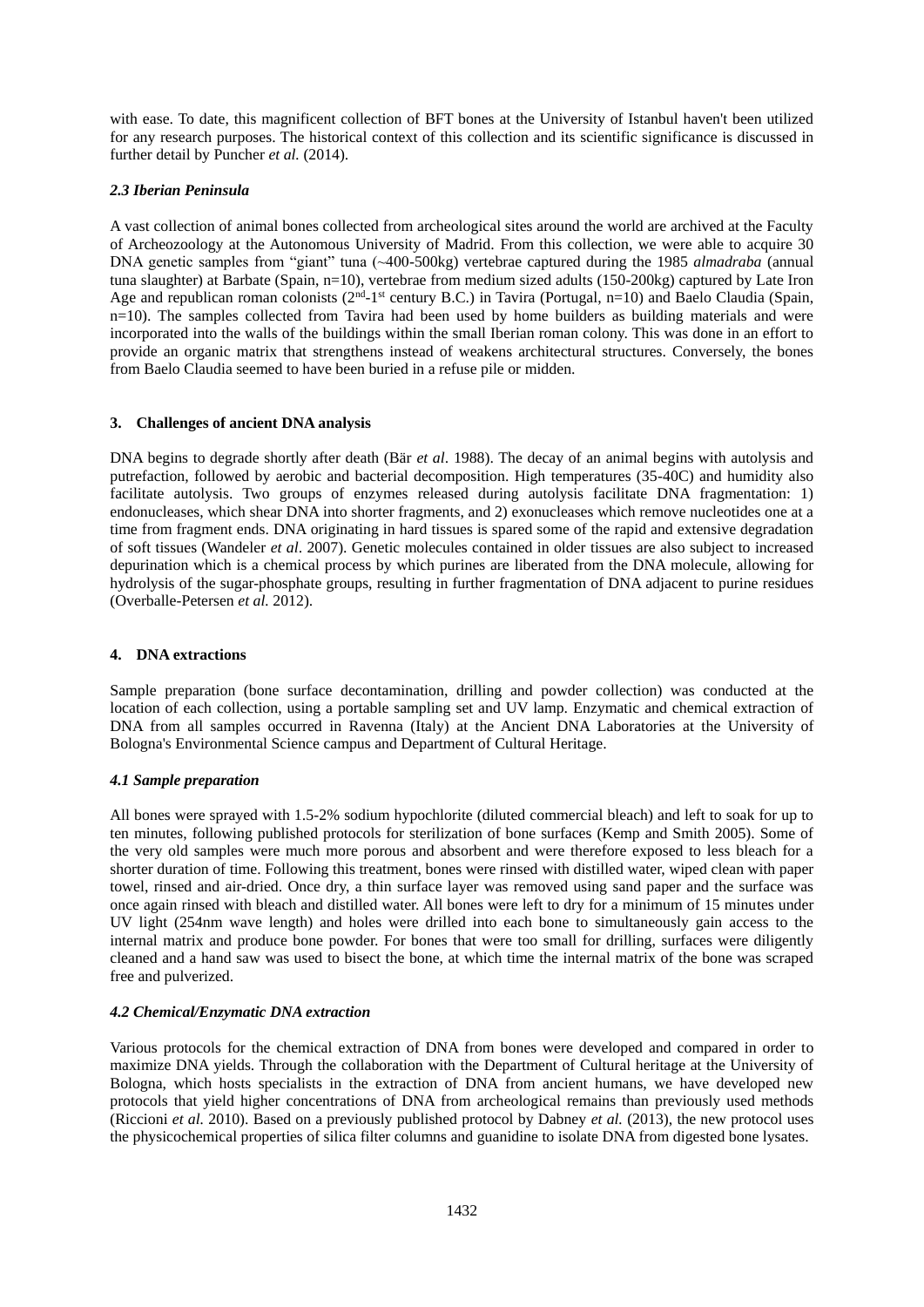In order to verify the species of each individual, all samples have had mini-barcodes of the following genes amplified via polymerase chain reaction: cytochrome oxidase subunit 1 (CO1), mitochondrial control region (mtCR) and internal transcribed spacer (ITS1).

## *4.3 Quantification of historical DNA*

All DNA has undergone rigorous quality and quantity analysis using multiple platforms (NanoDrop, Agilent BioAnalyzer, QuBit, qPCR). Most vertebrae from the Massimo Sella archive contained sufficient DNA for SNP genotyping purposes, as determined by the QuBit spectrophotometer (**Table 1**). However, samples older than 500 years possess concentrations of DNA lower than the threshold that can be quantified in this manner. Spectrophotometry platforms (i.e. QuBit, NanoDrop) measure a sample's total DNA concentration, not the separate proportions of DNA belonging to the specimen (endogenous) and that which can be attributed to sources of contamination (exogenous). Preliminary analysis of historical DNA extractions, using the far more expensive Agilent BioAnalyzer platform, revealed that a large proportion of the total DNA in a handful of extractions consisted of long chains of nucleic acids (**Table 2**). Since DNA is expected to fragment and degrade with time (exposure to catalytic enzymes, chemical decomposition and digestion by fungi and bacteria), longer strands of DNA are likely from exogenous sources.

### *4.4 Quantitative Polymerase Chain Reaction*

At the University of Gent (Belgium) a subset of all samples have been analyzed using quantitative polymerase chain reactions (qPCR). Several species-specific primer pairs were designed and used to execute all qPCRs in order to quantify the concentration of mitochondrial and nuclear DNA successfully extracted from each sample. Reactions were carried out using two mitochondrial genes (Control Region [TTCR1] and Cytochrome Oxidase subunit 1 [TTCOX1]) and one nuclear gene (Internal Transcribed Spacer Region 1 [TTITS1]). Comparisons have been made between the amount of DNA contained in each sample and their age and the environmental conditions which the bones had been exposed to. Both nuclear and mitochondrial gene markers performed consistently for all reactions. Primer pairs used to amplify short fragments of CO1 and ITS1 performed better than the CR primers. Bones from the twentieth century collection yielded such high concentrations of DNA (mean yield  $= 1.8$ ng/ $\mu$ l) that they were excluded from further comparisons among the more ancient samples. Samples from Istanbul contained the highest concentration of DNA, while samples from Tavira yielded the lowest amount of DNA among the bones of ancient origin (**Figure 1**).

Focusing strictly on the Iberian samples, extractions with the highest concentration of DNA are perhaps the oldest amongst the collection from Castro Marim. Sample ROM542 is estimated to date back to the early Roman Republic (3rd-2nd century BC) and samples IA504 and IA535 were butchered by Iron Age fishermen. Samples with the lowest quantity of DNA are the vertebrae from the Roman settlement of Balsa in the Algarve, close to Tavira. Dried tuna vertebrae were incorporated into the building materials of the ancient Romans in the Algarve, presumably to add structural integrity as a strong organic brick of sorts. The low concentration of DNA in these bones may be a result of the way in which the bones were treated (boiling and drying in the hot summer sun) before being cemented into walls and floors. Once inside of the walls they would have been exposed to extreme temperature variations between very high temperatures during the summer as the clay walls heated up during the day and cooled down at night, all of which is damaging for DNA. The age of bones clearly appears to have an influence on DNA yield; however, the DNA extracted from ancient sources using our new technique is of sufficient quality and quantity to achieve our next challenge: high throughput SNP genotyping.

### **5. SNP genotyping panel for 480 samples**

A genotyping panel has been developed which contains 96 SNPs that are indicative of genetic population structuring in modern populations as well as SNPs associated with genes that may hold selective or evolutionary significance. Within the ICCAT/GBYP Phase 4 contract for the *Data Recovery* programme, it plainly states that "The genetic data of these historical samples must be fully comparable with the existing genetic data of contemporary BFT populations already included in the ICCAT/GBYP database and obtained with the programs GBYP-Phase 3 and Phase 4 for maximizing data exploitability and cost reduction." As such, high quality DNA has been extracted from 319 modern individuals and 178 historical individuals, all of which will be genotyped and compared to ensure comprehensive comparisons across all time periods and sampling locations (**Table 4**). The SNPs contained in the panel were developed using 2 separate approaches: 1) Genotyping-by-Sequencing SNP development by the Biological and Genetic Sampling and Analysis Consortium (BGSA) during GBYP Phase 4, and 2) Transcriptomic SNP development by the BGSA during Phase 2.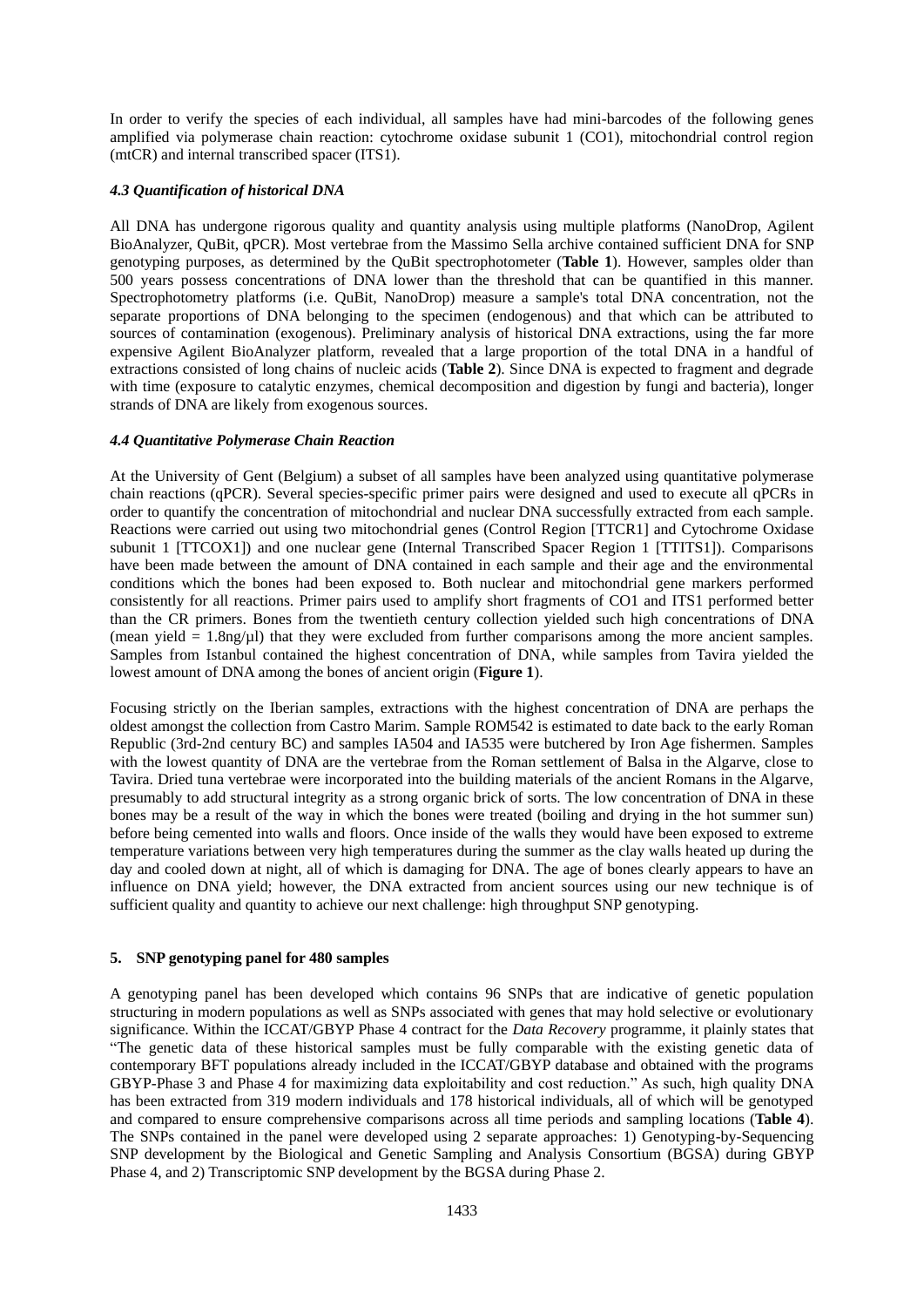## *5.1 Genotyping-by-Sequencing SNP discovery and comparison with annotated genes of other fish species.*

As mentioned above, the 96 SNPs that were discovered and validated in Phase 4 of the BGSA Programme have been analyzed for their potential to be used for the purposes of detecting spatio-temporal shifts in genetic structuring of BFT populations as well as detect adaptation over time to environmental and fishery pressures. All SNP flanking sequences were compared with previously published sequences of annotated genes from other teleost species using the BLAST algorithm (Altschul *et al*. 1990) provided by the National Center for Biotechnology Information. A total of 35 SNP flanking sequences aligned with >100bp of previously annotated genes with an identity rate of >75%. The vast majority of these alignments occurred with well studied teleosts such as: *Dicentrarchus labrax, Takifugu rubripes, Poecilia formosa, Larimichthys crocea, Stegastes partitus, Oreochromis niloticus, Oryzias latipes, Maylandia zebra,* and *Haplochromis burtoni*. The genes with which these SNPs are likely to be associated are listed in **Table 5**.

Several of the SNPs that demonstrate higher capacity for population discrimination have been selected for additional investigation regarding the nature of their impact on gene expression. The flanking region sequences of these SNPs of additional interest have been aligned with several sequences from other teleost species and translated into the expected expression of amino acids (i.e. building blocks of proteins) in an effort to determine whether the different alleles of SNP modify the structure of the protein. For example, one candidate aligned with the *Myosin VIIB (myo7b)* gene which is an Actin-based motor molecule with ATPase activity that plays an important role in intracellular movements. In humans it is expressed in the eye and inner ear, the olfactory epithelium, brain, choroid plexus, intestine, liver, kidney, adrenal gland, and testis. During the development of the 384 SNP panel for Phase 4 BGSA, when SNPs were being selected due to extreme differences in pooled allele frequency differences across populations, this particular SNP was a strong candidate. Alignments of the flanking regions and SNPs of the BFT genotyped in GBYP Phase 4 revealed a non-synonymous base substitution that resulted in a modification of the amino acid sequence. While guanine was the dominant nucleotide expressed in the Levantine Sea samples (60%), adenine was by far the dominant allele for samples captured in the Strait of Sicily and the Tyrrhenian Sea (92% and 93%, respectively). This kind of modification in the genetic code can have a profound influence on the phenotypes of individuals and can be indicative of evolutionary adaptation.

### *5.2 Transcriptome SNP discovery and comparison with the annotated genome of Atlantic cod*

All 384 SNPs discovered by the BGSA Genetic Consortium during Phase 2 were aligned with the publicly available annotated genome of the Atlantic cod, *Gadus morhua*. A total of 41 SNPs of the total number of SNPs derived from the analyzed transcriptome aligned with a high degree of similarity to annotated genes of cod (**Table 6**). These have all been added to the genotyping panel.

To complete the 96 SNP panel, an additional 20 SNPs with high sampling location discrimination power (data derived from GBYP Phase 4 - Validation of 96 SNP panel by BGSA Consortium) were included.

The final results from this study will be submitted to the secretariat on January 31, 2016.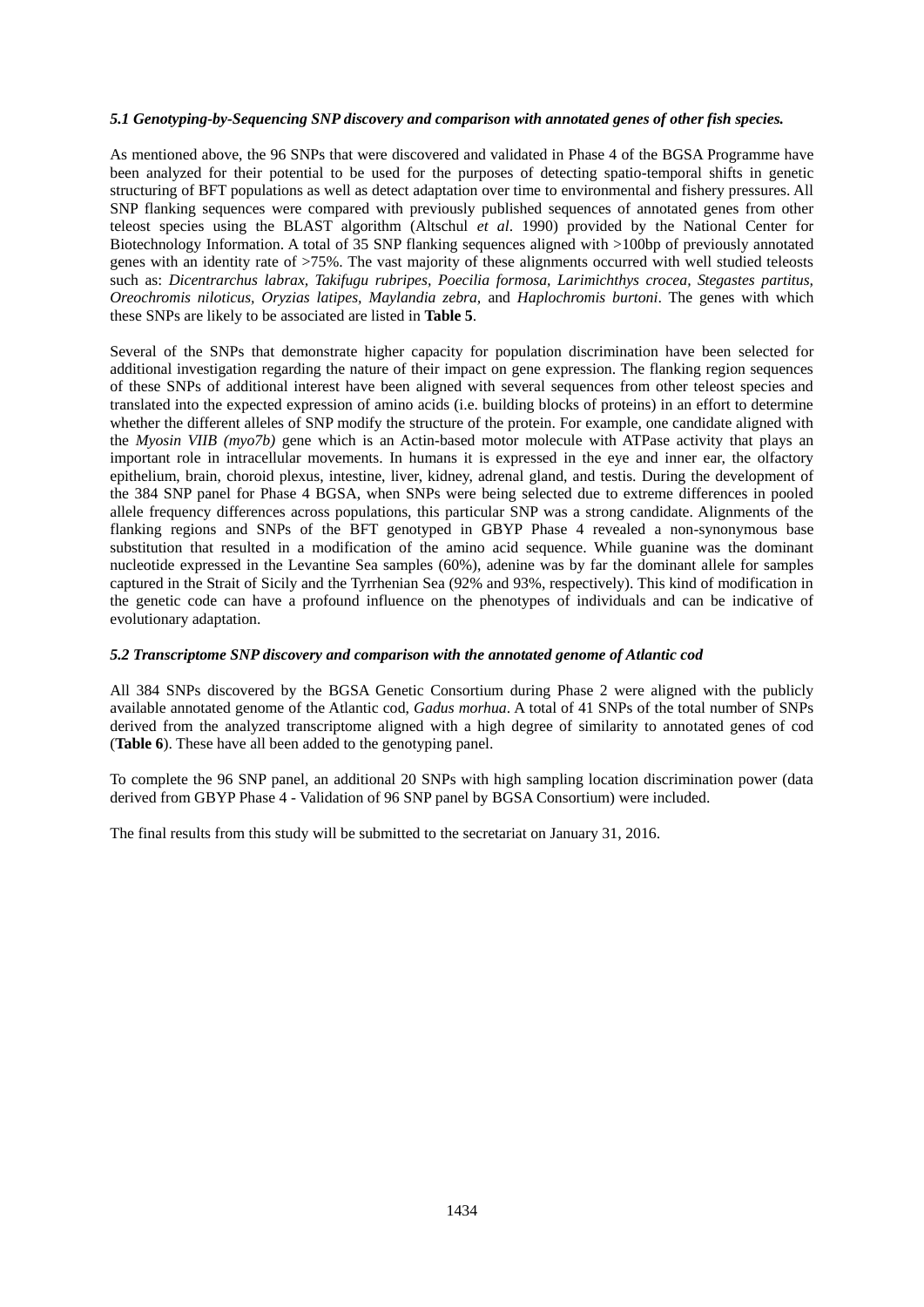### **References**

- Akyuz, E.F. and Artuz, G. 1957. Some observations on the biology of tuna (*Thunnus thynnus*) caught in Turkish waters. Proceedings and Technical Papers, General Fisheries Council for the Mediterranean, Rome 4(14): 93-99.
- Altschul, S.F., Gish, W., Miller, W., Myers, E.W. and Lipman, D.J. (1990) "Basic local alignment search tool." J. Mol. Biol. 215: 403-410.
- Aristotle 350 BCE. The history of animals. Book VIII. Chapter XIII. Translated by D'Arcy Wentworth Thompson. The internet classics archive [Online] http://classics.mit.edu/ Accessed 2014-09-12.
- Cannas R., Ferrara G., Milano I., Landi M., Cariani A., Addis P., Cau A., Piccinetti C., Sella M. and Tinti F. (2012) Spatio-temporal genetic variation of Atlantic bluefin tunas from Sardinian and Mediterranean tuna traps. ICCAT-GBYP Symposium on Trap Fishery for Bluefin Tuna, Tangier (23-25 May 2011). Collect. Vol. Sci. Pap. ICCAT, 67(1): 351-358.
- Dabney, J., Knapp, M., Glocke, I., et al. 2013. Complete mitochondrial genome sequence of a Middle Pleistocene cave bear reconstructed from ultrashort DNA fragments. PNAS 110(39): 15758-15763.
- Daskalov, G.M. 2002. Overfishing drives a trophic cascade in the Black Sea. MEPS 225: 53-63.
- Karakulak S.F. and Oray I.K. 2009. Remarks on the fluctuations of bluefin tuna catches in Turkish waters. Col. Vol. Sci. Pap. ICCAT, 63: 153-160.
- Kemp, B.M., and Smith, D.G. 2005. Use of bleach to eliminate contaminating DNA from the surface of bones and teeth. Forensic science international 154(1): 53-61.
- MacKenzie B.R. and Mariani P. 2012. Spawning of bluefin tuna in the Black Sea: Historical evidence, environmental constraints and population plasticity. PloS ONE 7(7): e39998. doi:10.1371/journal.pone.0039998
- Mather F. J.III, Mason J.M. and Jones A.C. 1995. Historical Document: Life History and Fisheries of Atlantic Bluefin Tuna. NOAA Technical Memorandum, NMFS-SEFSC, pp. 370.
- Onar, V., Pazvant G., Armutak A. 2008. Radiocarbon dating results of the animal remains uncovered at Yenikapi Excavations. Istanbul Archaeological Museums, Proceedings of the 1st Symposium on Marmaray- Metro Salvage Excavations, May 5th-6th, Istanbul, 2008, pp. 249-256.
- Onar, V., Alpak, H., Pazvant, G., Armutak, A., and Chroszcz, A. 2012. Byzantine horse skeletons of Theodosius harbour: 1. Paleopathology. Revue de Médecine Vétérinaire, 163: 139-146.
- Oppian (177BCE) Halieuticks. *In* Diaper W. 1722. Oppian's Halieuticks of the nature of fishes and fishing of the ancients. Oxford. pp. 232
- Papaconstantinou C., and Farrugio H. 2000. Fisheries in the Mediterranean. Mediterranean Marine Science 1(1): 5-18.
- Pritchard, J. K., Stephens, M., & Donnelly, P. 2000. Inference of population structure using multilocus genotype data. Genetics 155(2): 945-959.
- Puncher, G.N., Onar, V., Toker, N.Y., Tinti F. 2014. A multitude of Byzantine era bluefin tuna and swordfish bones uncovered in Istanbul, Turkey. ICCAT Collect. Vol. Sci. Pap. 71(6): 2637-2688.
- Raymond M. and Rousset F. 1995. GENEPOP (version 1.2): population genetics software for exact tests and ecumenicism. J. Heredity 86:248-249.
- Riccioni, G., Landi, M., Ferrara, G., et al. 2010. Spatio-temporal population structuring and genetic diversity retention in depleted Atlantic bluefin tuna of the Mediterranean Sea. PNAS 107(5): 2102-2107.
- Rousset, F. 2008. Genepop'007: a complete reimplementation of the Genepop software for Windows and Linux. Mol. Ecol. Resources 8: 103-106.
- Sara G., Dean, J. M., D'Amato, D., Buscaino, G., et al. 2007. Effect of boat noise on the behaviour of bluefin tuna *Thunnus thynnus* in the Mediterranean Sea. MEPS 331: 243-253.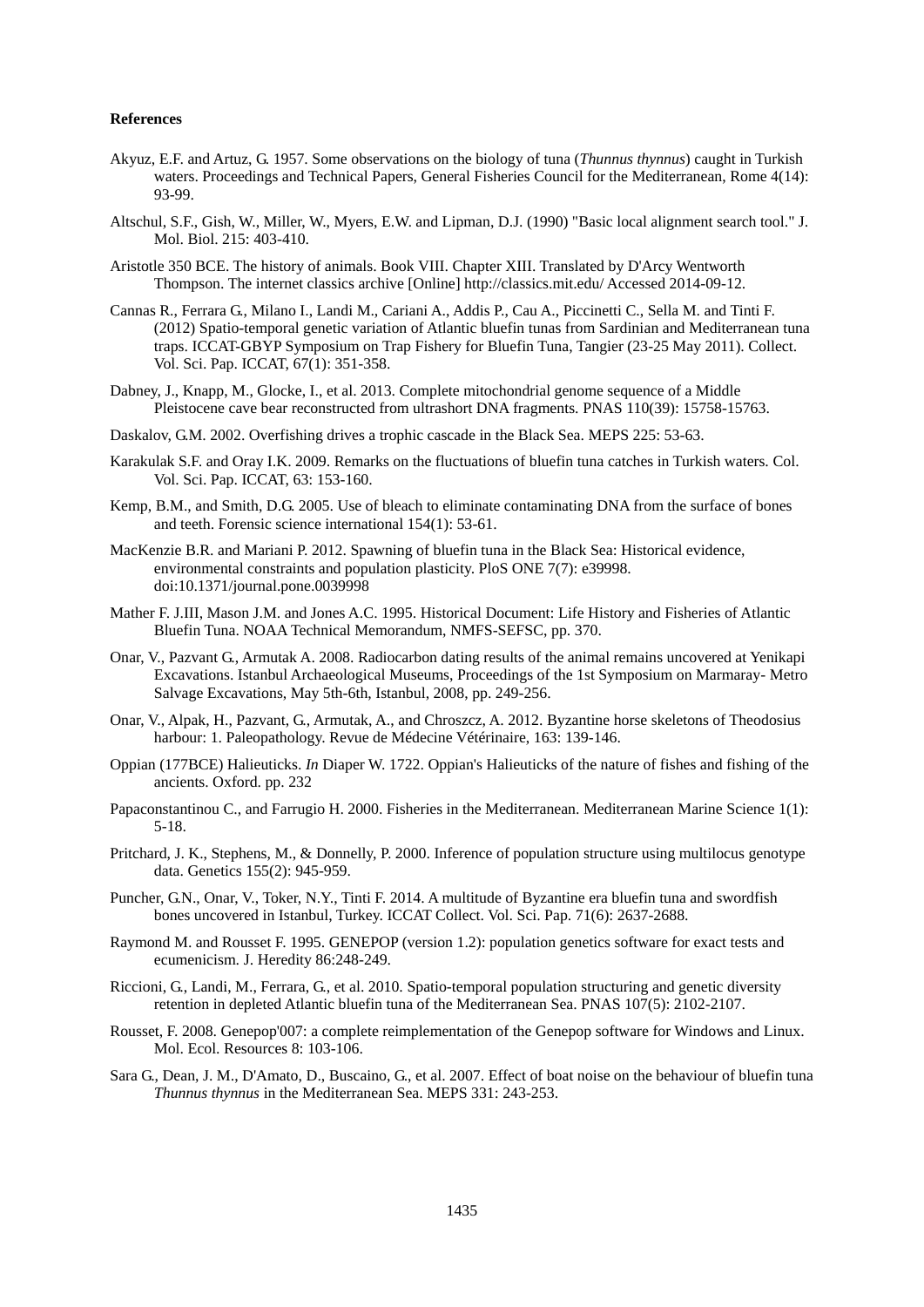**Table 1.** Concentration of DNA extracted from samples from the Massimo Sella archive collected between 1911 -1926. DNA has been extracted from 50 vertebrae from each location.

|                      | Average [ $DNA$ ] ( $ng/µ$ ]) | <b>Maximum [DNA] value</b> | Minimum [DNA] value |
|----------------------|-------------------------------|----------------------------|---------------------|
| Sliten trap samples  | $5.2 + 3.24$                  | 15.7                       | 0.37                |
| Istrian trap samples | $1.0 \pm 1.61$                | 10.3                       | 0.05                |
| Messina trap samples | $5.4 \pm 5.78$                | 20.8                       | 0.42                |

**Table 2.** Proportion of total DNA belonging to historical sources as measured by the Agilent BioAnalyzer in four historical samples (CCF=La Chanca de Conil de la Frontera, 1755; PJ= Palacio de Justicia, Cadìz, 300-100 BCE).

| Time period | % of total DNA | $[aDNA]$ (pg/ $\mu$ l) | Average size (bp) |  |
|-------------|----------------|------------------------|-------------------|--|
| 300-100BC   | 39%            | 517.87                 | 103               |  |
| 300-100BC   | 48%            | 119.42                 | 74                |  |
| 1755        | 26%            | 7338.65                | 89                |  |
| 1755        | 29%            | 1706.42                | 124               |  |
|             |                |                        |                   |  |

**Table 3.** Number of samples analyzed with qPCR from each of ten different excavation sites and archives.

| <b>Samples</b> | Location                                        | Time period |
|----------------|-------------------------------------------------|-------------|
|                | Ionian Sea, Italy                               | 1925-1926   |
|                | Tyrrhenian Sea, Italy                           | 1911        |
| 2              | La Chanca de Conil de la Frontera, Spain (CCF)  | 1755        |
| 2              | Marmaray, Yenikapi, Istanbul, Turkey (Mar)      | 300-1400 AD |
| 3              | Metro station, Yenikapi, Istanbul, Turkey (Met) | 300-1400 AD |
| 10             | Baelo Claudia, Tarifa, Spain (BC)               | 100-200 BC  |
| 10             | Roman Balsa, Tavira, Portugal (T)               | 200 BC      |
| 2              | Palacio de Justicia, Cadìz, Spain (PJ)          | 300-100 BC  |
|                | Castro Marim, Portugal                          | 200 BC      |
| ∍              | Castro Marim, Portugal                          | 400-300 BC  |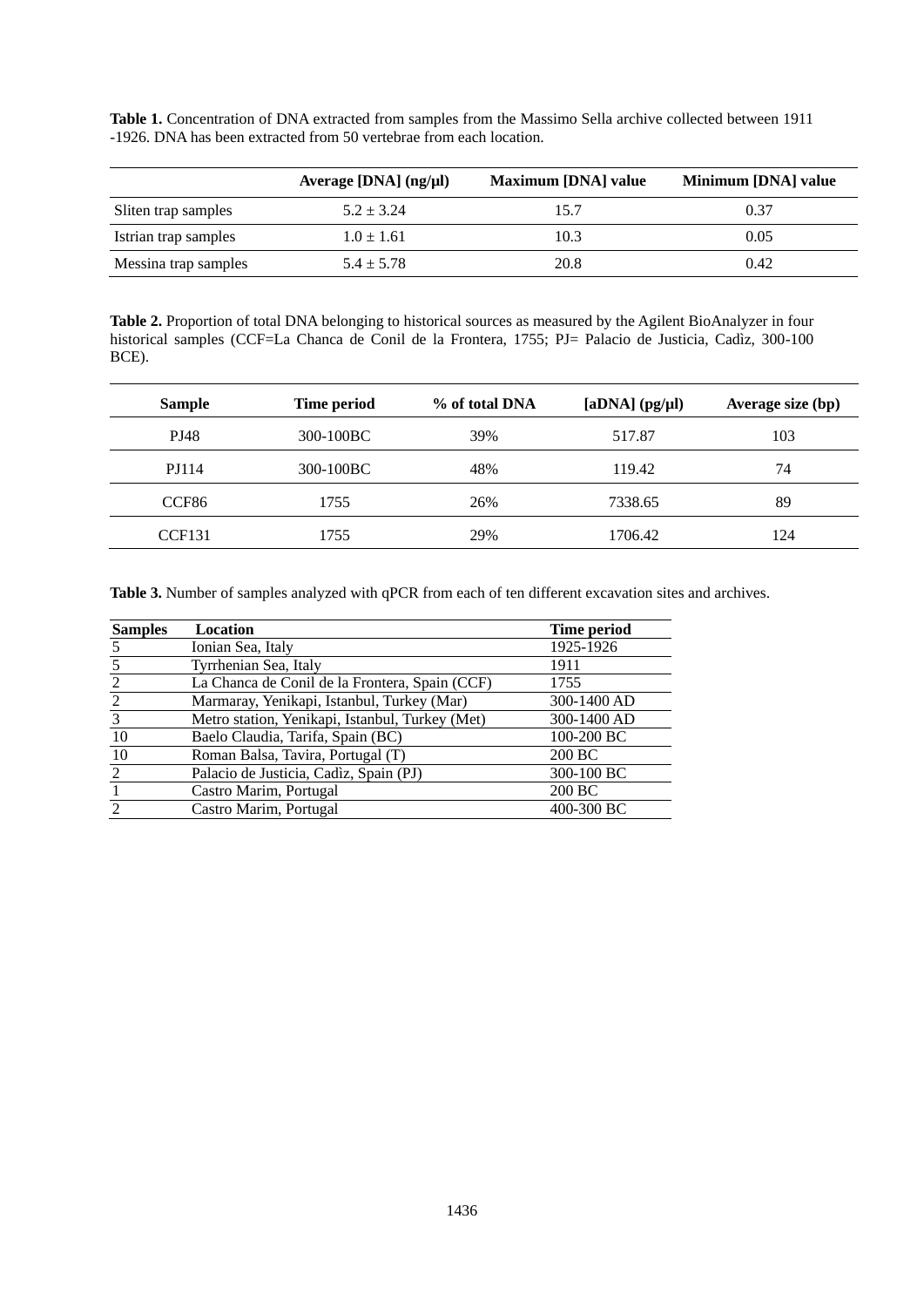| Geographic region | Modern<br>samples | 1911-1926<br>(Massimo Sella<br>Archive)               | 1755<br>(Cadiz, Spain) | $4th$ -15 <sup>th</sup> century AD<br>(Istanbul, Turkey) | $1st$ century AD<br>(Cadiz, Spain) | $2nd$ century BC | $4th$ -2 <sup>nd</sup> century BC<br>(Tavira, Portugal) (Portugal + Spain) | <b>TOTAL</b> |
|-------------------|-------------------|-------------------------------------------------------|------------------------|----------------------------------------------------------|------------------------------------|------------------|----------------------------------------------------------------------------|--------------|
| Adriatic Sea      | 50(2011)          | 48 (Istrian traps)                                    |                        |                                                          |                                    |                  |                                                                            | 98           |
| Tyrrhenian Sea    | 50(2012)          | <b>48</b> (Traps of Pizzo<br>and Messina-<br>Cialona) |                        |                                                          |                                    |                  |                                                                            | 98           |
| South of Sicily   | 48 (2012)         | 48 (Trap of Sliten)                                   |                        |                                                          |                                    |                  |                                                                            | 96           |
| Gibraltar         | 42 (2011)         |                                                       | $\boldsymbol{2}$       |                                                          | 10                                 | 10               | 5                                                                          | 69           |
| Levantine Sea     | 29(2011)          | 2 (Istanbul)                                          |                        | 5                                                        |                                    |                  |                                                                            | 36           |
| Balearic Sea      | 50(2011)          |                                                       |                        |                                                          |                                    |                  |                                                                            | 50           |
| Bay of Biscay     | 50(2011)          |                                                       |                        |                                                          |                                    |                  |                                                                            | 50           |
| <b>Total</b>      | 319               | 146                                                   | $\boldsymbol{2}$       | 5                                                        | 10                                 | 10               | 5                                                                          | 497          |

**Table 4.** Samples to be genotyped using a high performance 96 SNP panel containing loci associated with population structuring and selective traits.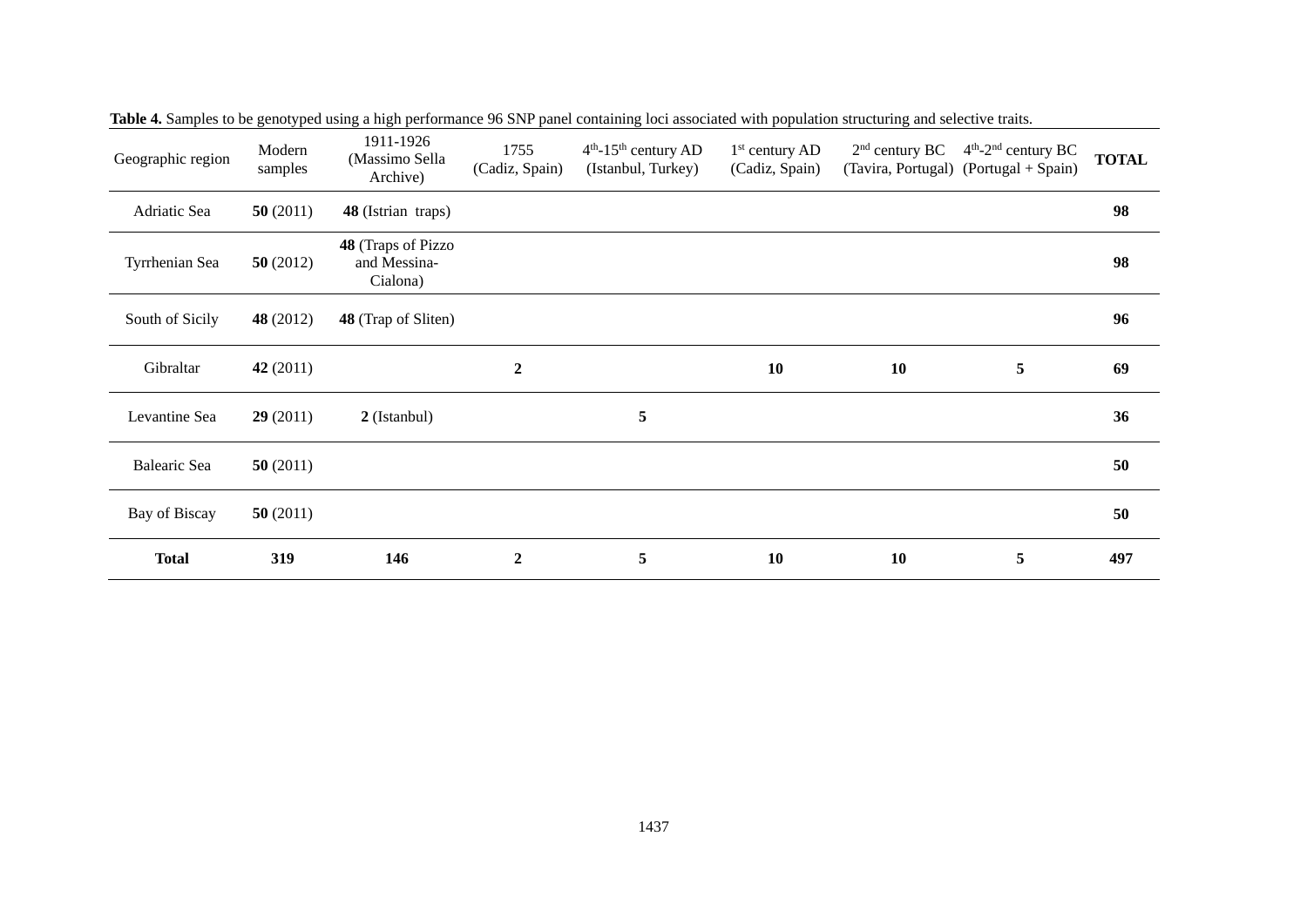**Table 5.** Possible genes associated with GBS derived SNPs.

| Transmembrane protein 132 (TMEM132)                                     |
|-------------------------------------------------------------------------|
| Leucine-rich repeats and immunoglobulin-like domains 1 (lrig1)          |
| Pre-B-cell leukemia transcription factor-interacting protein 1          |
| rho guanine nucleotide exchange factor 16                               |
| Unconventional myosin-VIIa                                              |
| Zinc finger and BTB domain-containing protein 12                        |
| Regulator of G-protein signaling 20                                     |
| Kappa-type opioid receptor                                              |
| C4b-binding protein alpha chain                                         |
| Protein disulfide-isomerase TMX3                                        |
| Myosin heavy chain 1                                                    |
| Anaphase promoting complex subunit 2 (anapc2)                           |
| Bridging integrator 1 (bin1b)                                           |
| Copper transporting ATPase 2 (ATP7B)                                    |
| Endoplasmic reticulum mannosyl-oligosaccharide 1,2-alpha-mannosidase    |
| Excitatory amino acid transporter 1                                     |
| Golgi brefeldin A resistant guanine nucleotide exchange factor 1 (gbf1) |
| GTP-binding protein Di-Ras1                                             |
| HoxBb gene cluster                                                      |
| Immunoglobulin superfamily member 21                                    |
| Kisspeptin 2 (Kiss2)                                                    |
| Laminin, alpha 5 (lama5)                                                |
| S-adenosylmethionine mitochondrial carrier protein                      |
| Leucine-rich repeats and immunoglobulin                                 |
| Lysyl oxidase homolog 1                                                 |
| Metabotropic glutamate receptor 2                                       |
| Mothers against decapentaplegic homolog 4                               |
| Myc box-dependent-interacting protein 1                                 |
| Myosin VIIB (myo7b)                                                     |
| Protein FAM73B                                                          |
| Protein kinase C delta                                                  |
| Retinol dehydrogenase 8                                                 |
| Sodium/myo-inositol cotransporter                                       |
| Solute carrier family 5 (sodium/myo-inositol cotransporter), member 3   |
| (slc5a3)                                                                |
| T-box brain protein 1 (TBR1)                                            |
| Dermatan-sulfate epimerase-like protein                                 |
| Anti-dorsalizing morphogenic protein                                    |